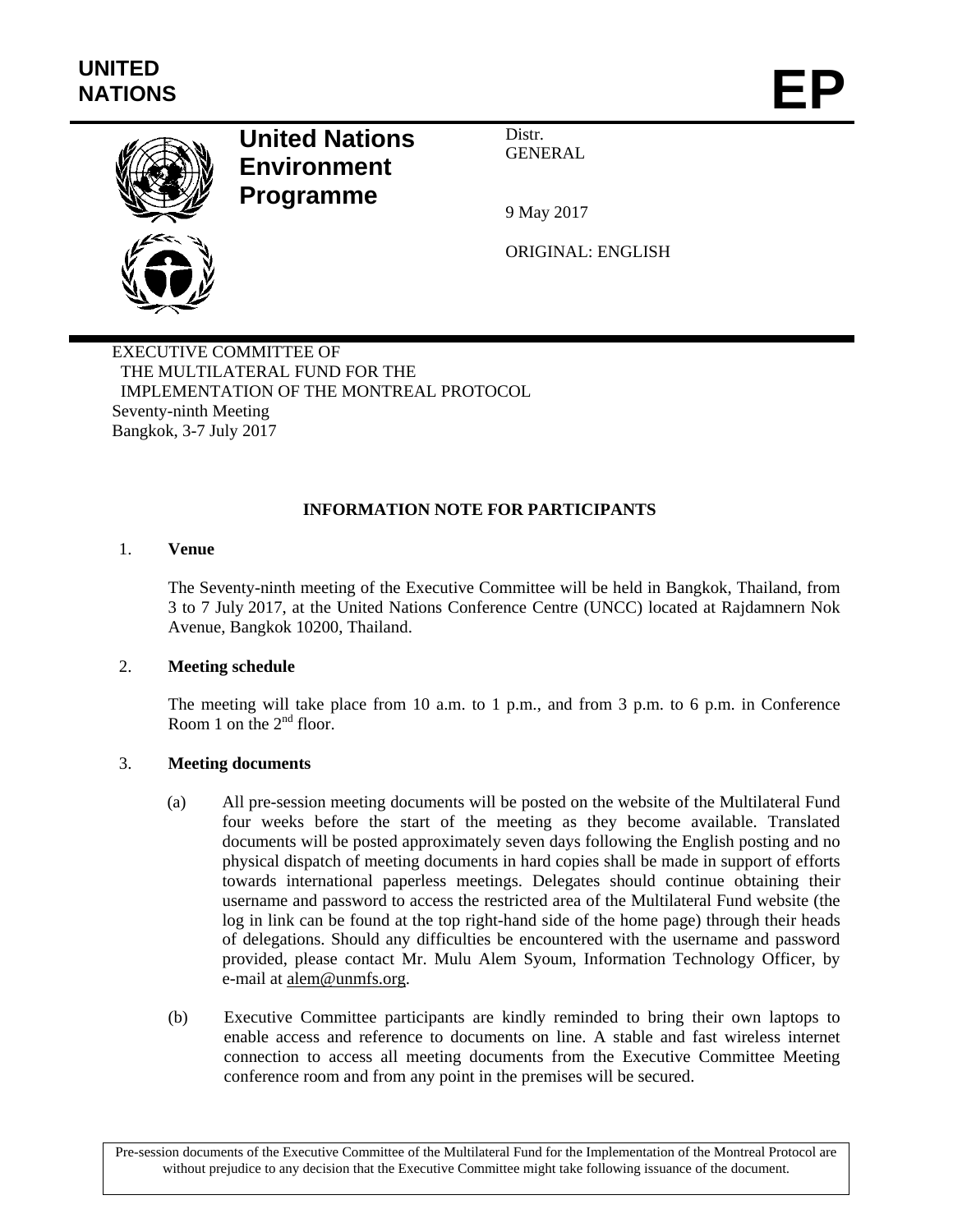(c) It is anticipated that Conference Room Papers (CRPs) and the draft meeting report will be accessible through the restricted area of the Secretariat's website. All CRPs must be sent by the group facilitator/convenor to Ms. Elina Yuen, Associate Programme Management Officer, by e-mail at elina@unmfs.org.

### 4. **Registration and identification name badges**

Participants are requested to register and to collect their badges at the registration counter on the ground floor of the UNCC on Monday 3 July 2017 starting from 8 a.m. Access to the meeting of the Executive Committee (and its subsidiary meetings) is by invitation only.

#### 5. **Security**

For security reasons, the display of name badges is mandatory for admission to the UNCC in Bangkok, as well as to its meeting rooms. Loss of meeting badges should be reported personally to the Multilateral Fund Secretariat at the Registration Counter so that new ones can be issued without delay. In addition, delegates are requested to have their valid passports and identification cards for entry into the UNCC.

#### 6. **Visa information and immigration**

Please visit the official website of the Ministry of Foreign Affairs of the Government of Thailand: http://www.mfa.go.th/main/en/services/4908 for visa information, the contact details and locations of Royal Thai Embassies and Royal Thai Consulates-General, as well as to download the visa application form.

Per the information from the Immigration Bureau of Thailand, nationals of some countries and special administrative regions, holding ordinary passports, may enter without a visa and stay in Thailand for a maximum period of either 30 days or 90 days. However, if the duration of their stay is expected to exceed the respective maximum periods, appropriate entry visa must be obtained in advance from Thai diplomatic or consular missions. Please visit the Immigration Bureau of Thailand official website: http://www.immigration.go.th for more details.

#### 7. **Service to delegates**

An IT Help Desk is made available to the participants to the meeting on the second floor of UNCC. Coffee will be provided at no cost to the participants half an hour before the start of each session of the meeting.

#### 8. **Postal services**

Postal services are available at the Post Office, United Nations Branch, on the ground floor of the UNCC. It is open from 8 a.m. to 4 p.m., without lunch break, Monday to Friday, except for official holidays. The Post Office can be contacted at extension 1260.

#### 9. **Medical services**

Yellow fever vaccination is required for participants from countries which have been declared yellow fever infected areas or if they are travelling through those countries. Information on requirements for yellow fever vaccination can be found at: http://www.mfa.go.th/main/en/services/4908/15384.

Thailand is currently experiencing on-going sporadic transmission of the mosquito-borne Zika virus. All travellers are advised to protect themselves from mosquito bites while in Thailand. Given possible transmission of the disease to unborn babies, pregnant women should consider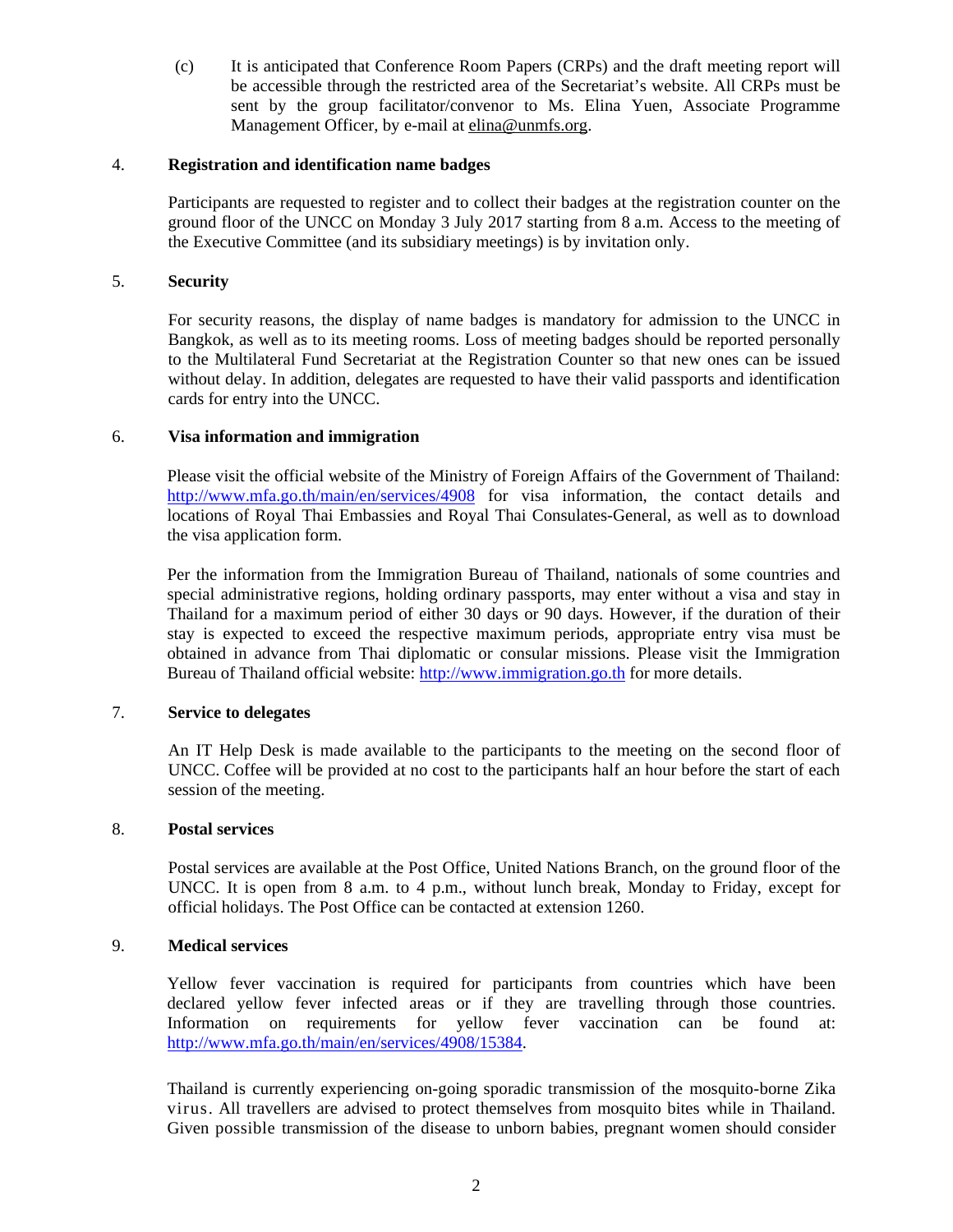postponing travel to Thailand or talk to their doctor about the implications of travelling to Thailand during this time.

Participants are recommended to have vaccinations against food-borne diseases such as hepatitis A, tetanus and typhoid.

First-aid and medical services are available at the Medical Centre, fourth floor of the Service Building, during weekdays. The UNESCAP doctor is available from 7.30 a.m. to 3.45 p.m. with lunch break from noon to 12.45 p.m. Appointments should be made through the nurse at extensions 1352 and 1761.

#### 10. **Electricity**

Electricity in Bangkok is 220V/50Hz. Plugs are either type A, B or C - 2 parallel prongs (French type). Delegates are required to carry their own adapter for use with laptops and other electrical appliances.

#### 11. **SIM cards for cellular phones**

Local SIM cards that can be used with unlocked phones are available from any post office, convenience store or newsstand. A valid passport is required for purchase.

#### 12. **Weather**

The weather in Bangkok is warm and humid and ranges between 26 and 33 degrees Celsius (78 to 92 degrees Fahrenheit). Light tropical clothing will be appropriate. The conference room where the meeting is to be held is air-conditioned and the temperature is maintained in the range of 23 to 24 degrees Celsius (72 to 73 degrees Fahrenheit).

#### 13. **Local currency and foreign exchange rate**

The local currency is the Thai Baht (THB). The exchange rate to the US dollar is US \$1 for 34.60 Thai Baht (THB) and 1 Thai Baht (THB) for US \$0.03. Rates are for information purposes only and are subject to change.

Participants may bring with them into Thailand unrestricted sums of foreign currency in the form of traveler's cheques, drafts, letter of credit or other banking instruments which may be exchanged for Thai currency at the prevailing exchange rates.

Participants may be required to declare the amount of traveler's cheques or currency in their possession on arrival at the Suvarnabhumi Airport.

Exchange facilities are available at hotels as well as at the Siam Commercial Bank, United Nations branch, located on the first floor of the Service Building (telephone extensions 2168 and 2169). It is open from 8.30 a.m. to 3.30 p.m., with no lunch break, from Monday to Friday.

#### 14. **Financial and administrative arrangements**

In those cases where the participation costs are borne by the Multilateral Fund, the Secretariat will provide only travel and DSA and will not assume responsibility for any other expenditure, including the following:

- (a) All expenses in the home country incidental to travel abroad, including expenditure for visa, medical examination, inoculations and other such miscellaneous items and internal travel to and from the airport of arrival and departure in the home country;
- (b) Salary and related allowances for the participants during the period of the meeting;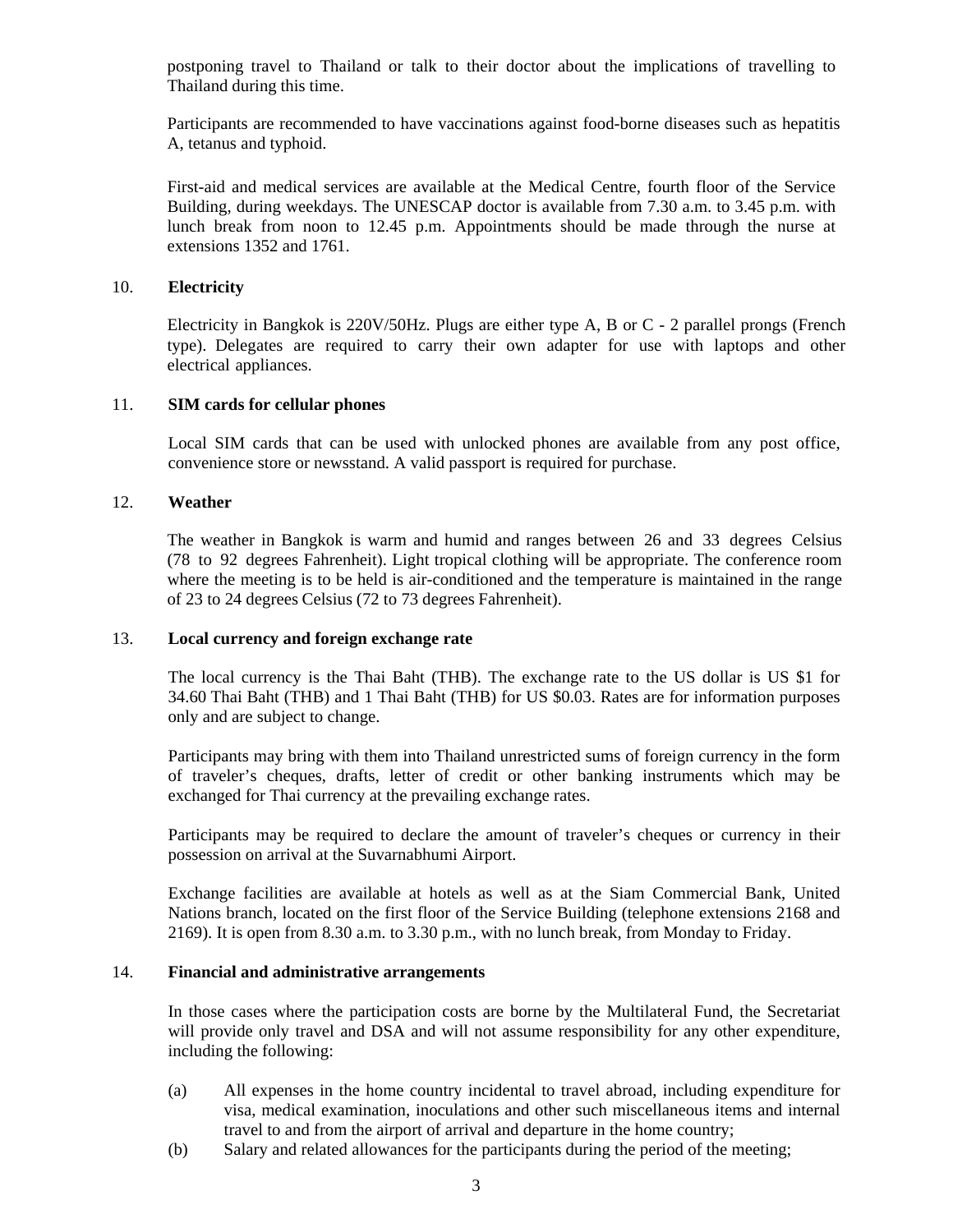- (c) Costs incurred by participants in respect of travel insurance, accident insurance, medical bills or hospitalization fees in connection with attending the meeting;
- (d) Compensation in the event of death or disability of participants in connection with attending the meeting;
- (e) Any loss of or damage to personal property of participants while attending the meeting or losses or damages claimed by third parties as a result of any negligence on the part of the participants;
- (f) Any other expenses of a personal nature, not directly related to the purpose of the meeting.

#### 15. **Arrival at the airport**

Participants should make their own transportation arrangements from Suvarnabhumi Airport to their respective hotels. Limousine, metered-tax, and bus service are readily available at the airport. Further detailed information about the airport can be found at http://www.airportsuvarnabhumi.com.

For participants who wish to avail themselves of the services of limousine and public metered-taxi, **it is strongly recommended that they contact only the officials who are authorized to man the counters located at the airport's arrival lounge.** The officials, upon contact, will issue a ticket for the assignment, as preferred, of either a limousine or a metered-taxi for transporting participants to the desired destination. Participants are advised that the charge of a limousine is fixed and that of a metered-taxi is as per shown on the meter with additional 50 Baht fee. If a toll-highway is used, the fee is additional to the charge.

#### 16. **Local transportation**

The hotels listed in Annex I generally offer free shuttle service between the hotel and UNCC. Participants can check directly with the hotel management on the provision of the shuttle service.

#### 17. **Reconfirmation of returning flight**

Participants are advised to ensure that their return flight bookings are confirmed soon after their arrival in Bangkok. For this purpose, they can contact American Express Travel Agent, located on the first floor, Service Building, next to the Siam Commercial Bank branch. It is open from 8.00 a.m. to 5.00 p.m. Its telephone extensions are 2820, 2821, 2822, 2823 and 2824. Airport tax in Bangkok Airport is included into the airfare.

#### 18. **Hotel information**

Participants to the meeting are advised to make hotel bookings as early as possible to secure accommodation during the meeting and are invited to quote the ESCAP rates using the attached list of hotels provided by ESCAP in Annex I. Rates are inclusive of service charges and value added taxes.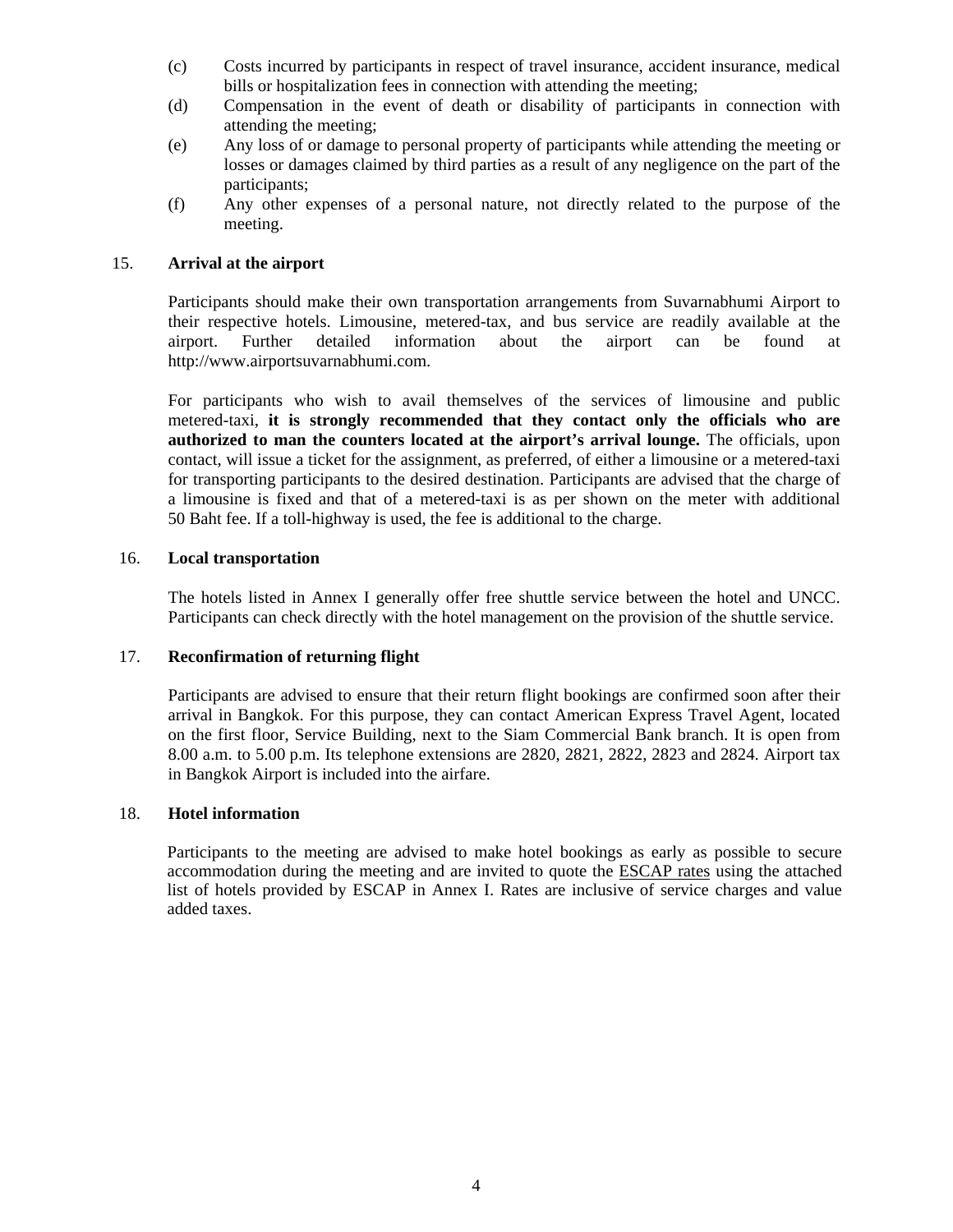# Annex I

# **Hotel accommodation**

The following hotels, located relatively close to ESCAP, have been designated as recommended hotels for which the room rates indicated below are inclusive of service charge and value added tax.

| <b>Name and address</b>                                                                                                                                                                                                                                                                             | <b>Driving</b><br>distance<br>to UNCC<br>(min.) | Room type                                             | Daily room rates<br>(Baht)                                       |                                                                  |
|-----------------------------------------------------------------------------------------------------------------------------------------------------------------------------------------------------------------------------------------------------------------------------------------------------|-------------------------------------------------|-------------------------------------------------------|------------------------------------------------------------------|------------------------------------------------------------------|
|                                                                                                                                                                                                                                                                                                     |                                                 |                                                       | <b>Single</b>                                                    | <b>Double</b>                                                    |
| Shangri-La Hotel *****<br>89 Soi Wat Suan Plu, New Road<br><b>Bangkok</b><br>Tel: +66.2.2367777<br>Fax: +66.2.2368579<br>E-mail: thiptera.tanthasri@shangri-la.com<br>Website: http://www.shangri-la.com<br>Contact person:<br>Ms. Thiptera Tanthasri                                               | $30 - 40$                                       | Deluxe<br>Room                                        | $3,600^{a/c}$                                                    | $4,100^{a/c}$                                                    |
| *****<br><b>The Sukosol</b><br>477 Si Ayuthaya Road, Phayathai<br><b>Bangkok</b><br>$+66.2.2470123$<br>Tel:<br>Fax: $+66.2.2470165$<br>E-mail: ratchanikrit@sukosolhotels.com<br>Website: http://www.sukosolhotels.com<br>Contact person:<br>Ms. Ratchaneekrit Khankath                             | $15 - 25$                                       | Deluxe                                                | $2,700^{a/c}$                                                    | $2,900^{a/c}$                                                    |
| Amari Watergate Hotel & Spa *****<br>847 Petchaburi Road<br><b>Bangkok</b><br>Tel: +66.2.6539000 Ext. 5122<br>Fax: $+66.2.6539045$<br>E-mail: sutrapat.k@amari.com<br>Website: http://www.amari.com/watergate<br>Contact person:<br>Ms. Sutrapat Kumwan                                             | $20 - 30$                                       | Deluxe                                                | $3,000^{a/c}$                                                    | $3,200^{a/c}$                                                    |
| Pullman Bangkok Kingpower *****<br>8 Rangnam Road, Kweag Thanon-Phayathai,<br>Rachathewi<br><b>Bangkok</b><br>Tel: +66.2.6809813<br>Fax: +66.2.6809998<br>E-mail: ssm@pullmanbangkokkingpower.com<br>Website: http://www.pullmanbangkokkingpower.com<br>Contact person:<br>Ms. Darunee Khongbhakdee | $20 - 25$                                       | Superior<br>Deluxe<br>Executive<br>Executive<br>suite | $3,055^{a/c}$<br>$3,376^{a/c}$<br>$4,018^{a/c}$<br>$5,088^{a/c}$ | $3,269^{a/c}$<br>$3,590^{a/c}$<br>$4,232^{a/c}$<br>$5,302^{a/c}$ |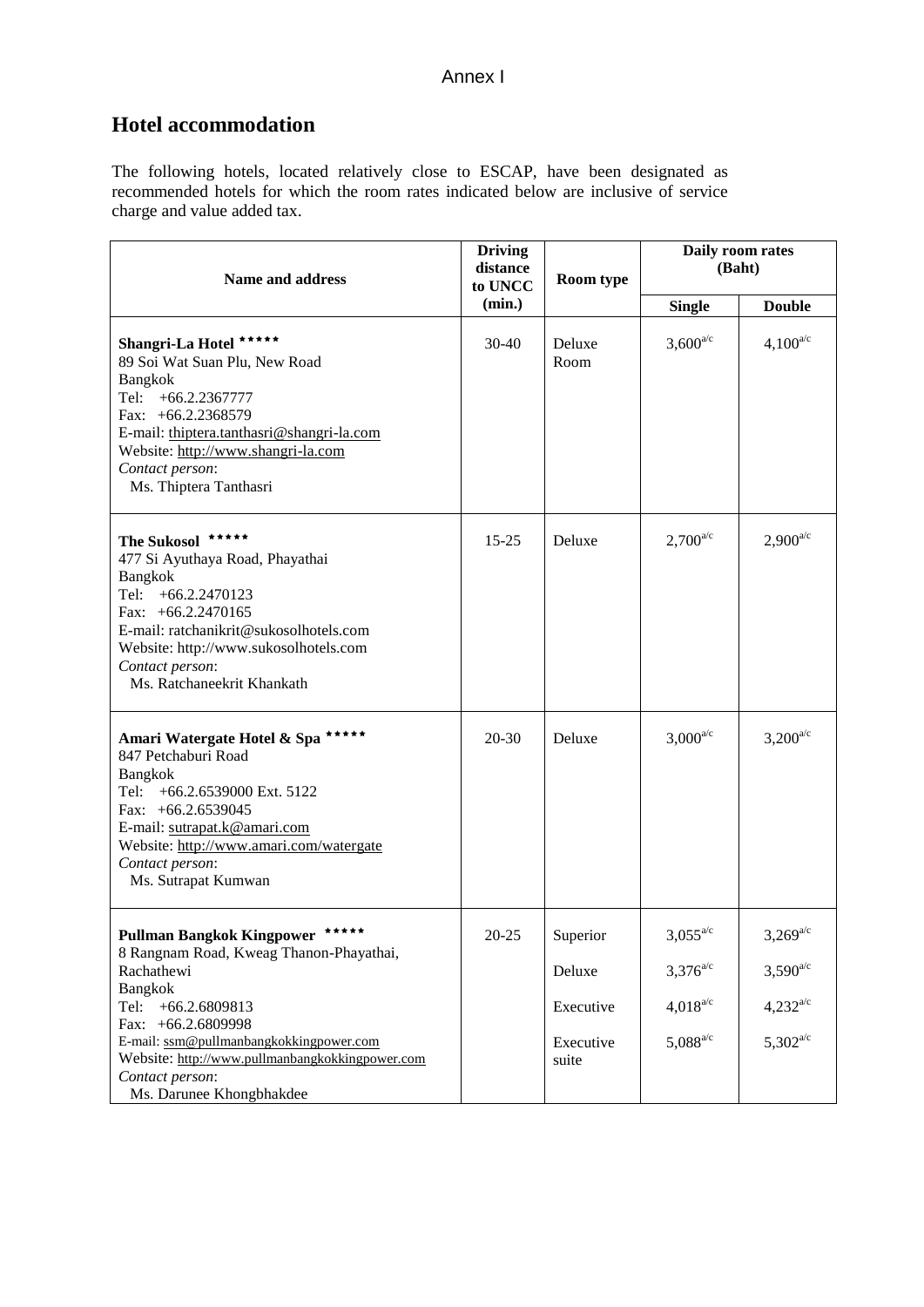| <b>Name and address</b>                                                                                                                                                                                                                                                              | <b>Driving</b><br>distance<br>to UNCC<br>(min.) | Room type                                             | Daily room rates<br>(Baht)                      |                                                          |
|--------------------------------------------------------------------------------------------------------------------------------------------------------------------------------------------------------------------------------------------------------------------------------------|-------------------------------------------------|-------------------------------------------------------|-------------------------------------------------|----------------------------------------------------------|
|                                                                                                                                                                                                                                                                                      |                                                 |                                                       | <b>Single</b>                                   | <b>Double</b>                                            |
| Anantara Siam Bangkok Hotel *****<br>155 Rajadamri Road<br>Bangkok<br>Tel:<br>$+66.2.1268866$<br>Fax: +66.2.2539195<br>E-mail: sarochinee_na@anantara.com<br>Website: http://siam-bangkok.anantara.com<br>Contact person:<br>Ms. Sarochinee Napapong                                 | 30                                              | Deluxe                                                | $3,900^{a/c}$                                   | $4,600^{a/c}$                                            |
| Crowne Plaza Bangkok *****<br><b>Lumpini Park Hotel</b><br>952 Rama 4 Road<br>Bangkok<br>$+66.2.6329000$<br>Tel:<br>$+66.2.6329001$<br>Fax:<br>E-mail: chalita.chokvanit@ihg.com<br>Website: http://www.crowneplaza.com<br>Contact person:<br>Ms. Chalita Chokvanit                  | 30                                              | Superior                                              | $3,700^{a/c}$                                   | $3,700^{a/c}$                                            |
| Novotel Bangkok on Siam Square ****<br>392/44 Siam Square Soi 6<br>Rama 1 Road Pathumwan<br>Bangkok<br>Tel: +66.2.2098888<br>$+66.2.2551824$<br>Fax:<br>E-mail: h1031-sl1@accor.com<br>Website: http://www.novotelbkk.com/unitednations/<br>Contact person:<br>Ms. Jarunun Sripromma | 30                                              | Standard<br>Superior<br>Executive<br>Premier<br>Floor | $3,414^{a/c}$<br>$4,002^{a/c}$<br>$5,179^{a/c}$ | $3,767^{a/c}$<br>$4,355^{a/c}$<br>$5,179^{a/c}$          |
| Royal Princess Larn Luang Hotel ****<br>269 Larnluang Road<br><b>Bangkok</b><br>Tel: $+66.2.2813088$<br>Fax: $+66.2.2801314$<br>E-mail: benjarat@royalprincesslarnluang.com<br>Website: http://www.royalprincesslarnluang.com<br>Contact person:<br>Ms. Benjarat Rusakul             | $5-10$                                          | Superior<br>Deluxe                                    | $2,800^{a/b/c}$<br>$3,400^{a/b/c}$              | $3{,}000^{\mathrm{a/b/c}}$<br>$3{,}600^{\mathrm{a/b/c}}$ |
| Grand China Hotel ****<br>215 Yaowarat Road<br>Bangkok<br>Tel: +66.2.2249977, +66.2.2247997<br>Fax: +66.2.2247999<br>E-mail: phetanong@grandchina.com<br>Website: http://www.grandchina.com<br>Contact person:<br>Ms. Phet-Anong Naksuthi                                            | $15 - 20$                                       | Deluxe                                                | $2,500^{a/b/c}$                                 | $2{,}700^{\mathrm{a/b/c}}$                               |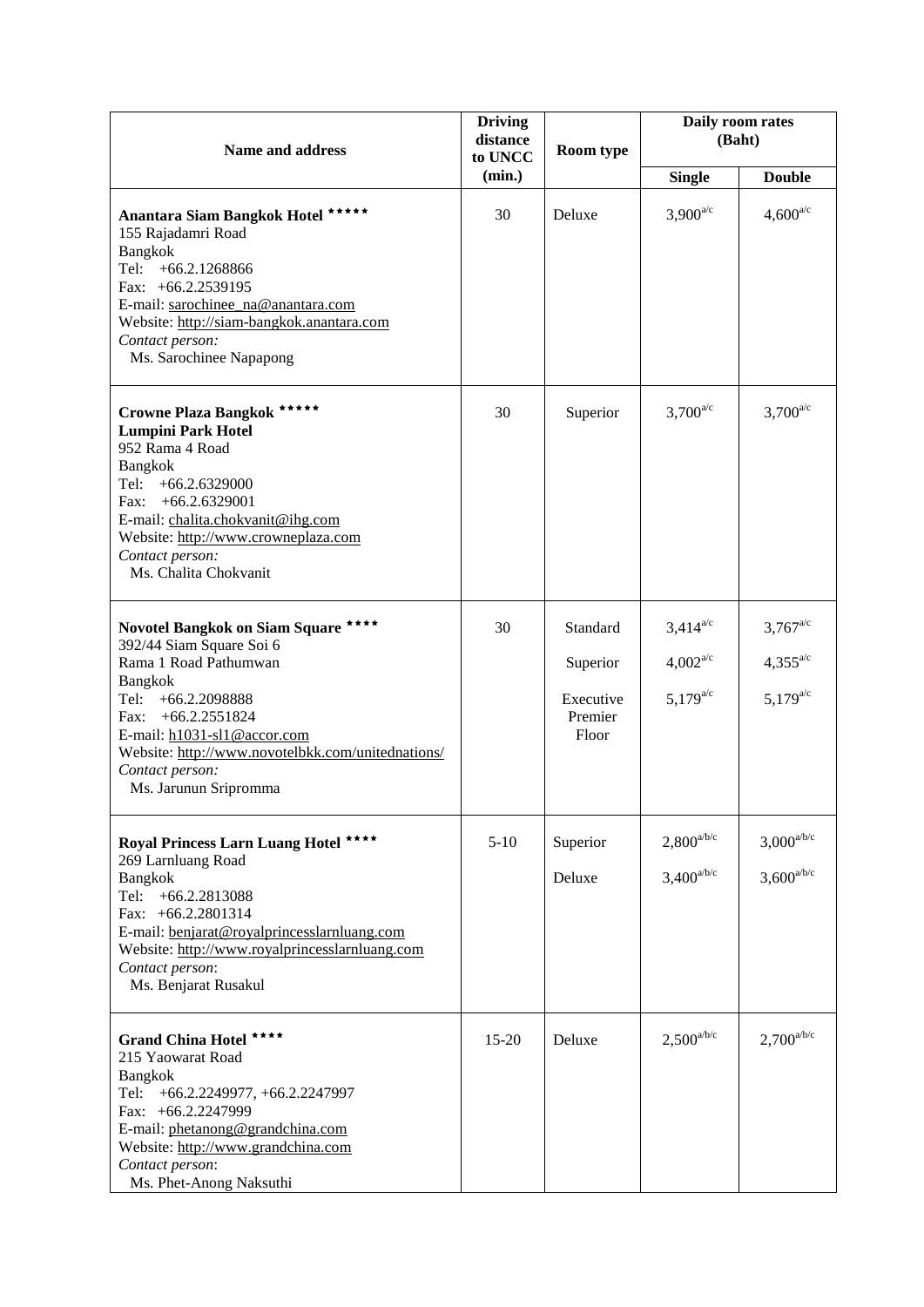| <b>Name and address</b>                                                                                                                                                                                                                                                          | <b>Driving</b><br>distance<br>to UNCC | Room type                             | Daily room rates<br>(Baht)                                             |                                                                             |
|----------------------------------------------------------------------------------------------------------------------------------------------------------------------------------------------------------------------------------------------------------------------------------|---------------------------------------|---------------------------------------|------------------------------------------------------------------------|-----------------------------------------------------------------------------|
|                                                                                                                                                                                                                                                                                  | (min.)                                |                                       | <b>Single</b>                                                          | <b>Double</b>                                                               |
| Prince Palace Hotel ****<br>488/800 Bo Bea Tower<br>Damrongrak Road, Klong Mahanak<br>Bangkok<br>Tel:<br>$+66.2.6281111$<br>Fax: $+66.2.6281000$<br>E-mail: wannajit@princepalace.co.th<br>Website: http://www.princepalace.co.th<br>Contact person:<br>Ms. Wannajit Chulamakorn | $10-15$                               | Superior                              | $1,700^{a/b}$                                                          | $1,900^{a/b}$                                                               |
| Siam @ Siam Design Hotel ****<br>865 Rama 1 Road,<br>Wangmai, Patumwan<br>Bangkok<br>Tel:<br>+66.2.2173000 Ext. 1103<br>Fax: $+66.2.2173030$<br>E-mail: assist.dos2@siamatsiam.com<br>Website: http://www.siamatsiam.com<br>Contact person:<br>Ms. Natkhanit Chirawacharanant    | $15 - 20$                             | Superior                              | $3,200^{a/c}$                                                          | $3,500^{a/c}$                                                               |
| Nouvo City Hotel ****<br>2 Samsen 2, Samsen Road,<br>Banglumphu, Pranakorn<br>Bangkok<br>Tel:<br>+66.2.2827500 Ext. 0110<br>Fax: $+66.2.2821243$<br>E-mail: adam@nouvocityhotel.com<br>Website: http://www.nouvocityhotel.com<br>Contact person:<br>Mr. Adam Phadungsilp         | $5-10$                                | Superior<br>Deluxe<br>Grand<br>Deluxe | $1,600^{a/b/c}$<br>$1,900^{a/b/c}$<br>$2,200^{a/b/c}$                  | $1,\!800^{\,\mathrm{a/b/c}}$<br>$2,100$ a/b/c<br>$2{,}400^{\mathrm{a/b/c}}$ |
| Riva Surya - Bangkok ****<br>23 Phra Arthit Road<br>Bangkok<br>Tel: +66.2.6335000<br>Fax: $+66.2.6335050$<br>E-mail: info@rivasuryabangkok.com<br>Website: http://www.rivasuryabangkok.com<br>Contact person:<br>Ms. Thannaree Ketkaew                                           | $10-15$                               | Urban<br>Riva<br>Deluxe<br>Premium    | $3,340^{a/c}$<br>$3,902^{a/c}$<br>4,347 $a/c$<br>4,647 $^{\text{a/c}}$ | $3,630^{a/c}$<br>4,222 $a/c$<br>4,667 $a/c$<br>$5,027$ <sup>a/c</sup>       |